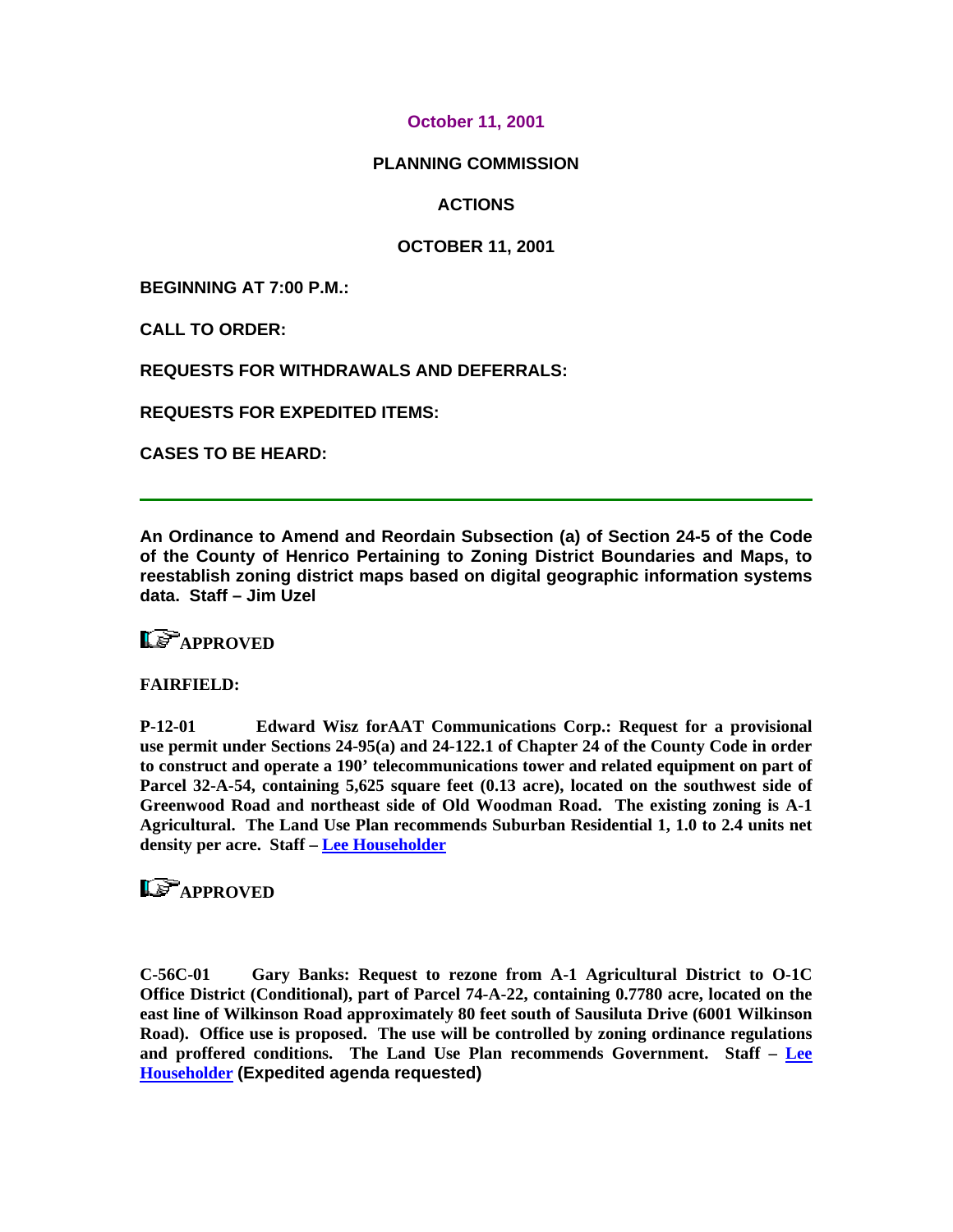## **LS** APPROVED

### **THREE CHOPT:**

**C-57-01 John T. Cochran forHHHunt Corporation: Request to rezone from R-3C One Family Residence District (Conditional) to C-1 Conservation District, part of Parcels 11-A-3 and 4, containing approximately 3.9 acres, located along the Chickahominy River and northeast of the new Chappell Ridge subdivision. A conservation area is proposed. The Land Use Plan recommends Suburban Residential 2, 2.4 to 3.4 units net density per acre, and Environmental Protection Area. Staff - [Mark Bittner](mailto:bit10@co.henrico.va.us)** 

## **LS**APPROVED

**P-13-01 Gloria L. Freye for4M Communications, Inc.: Request for a provisional use permit under Sections 24-95(a) and 24-122.1 of Chapter 24 of the County Code in order to construct and operate 8 radio towers between 175' and 270' in height and related equipment on part of Parcel 19-A-31, containing approximately 20 acres, located west of the northern terminus of Fords Country Lane, south of the Chickahominy River, and north of the Henrico County Landfill (10620 Fords Country Lane). The existing zoning is A-1 Agricultural District. The Land Use Plan recommends Government and Environmental Protection Area. Staff – [Mark Bittner](mailto:bit10@co.henrico.va.us)** 

**LS** APPROVED

**VARINA:** 

### *Deferred from the September 13, 2001 Meeting*

**C-37C-01 Robert Stout for The Dakota Group, Ltd.: Request to conditionally rezone from A-1 Agricultural District to R-3C One Family Residence District (Conditional), Parcel 192-A-20, containing 8.254 acres, located on the west line of Midview Road approximately 70 feet south of Habersham Drive and on the north property line of Varina Station Subdivision. Single family residential development is proposed. The applicant proposes no more than twenty (20) lots. The Land Use Plan recommends Suburban Residential 1, 1.0 to 2.4 units net density per acre. Staff – [Lee Householder](mailto:hou10@co.henrico.va.us) (Expedited agenda requested)** 

## **APPROVED**

*Deferred from the September 13, 2001 Meeting*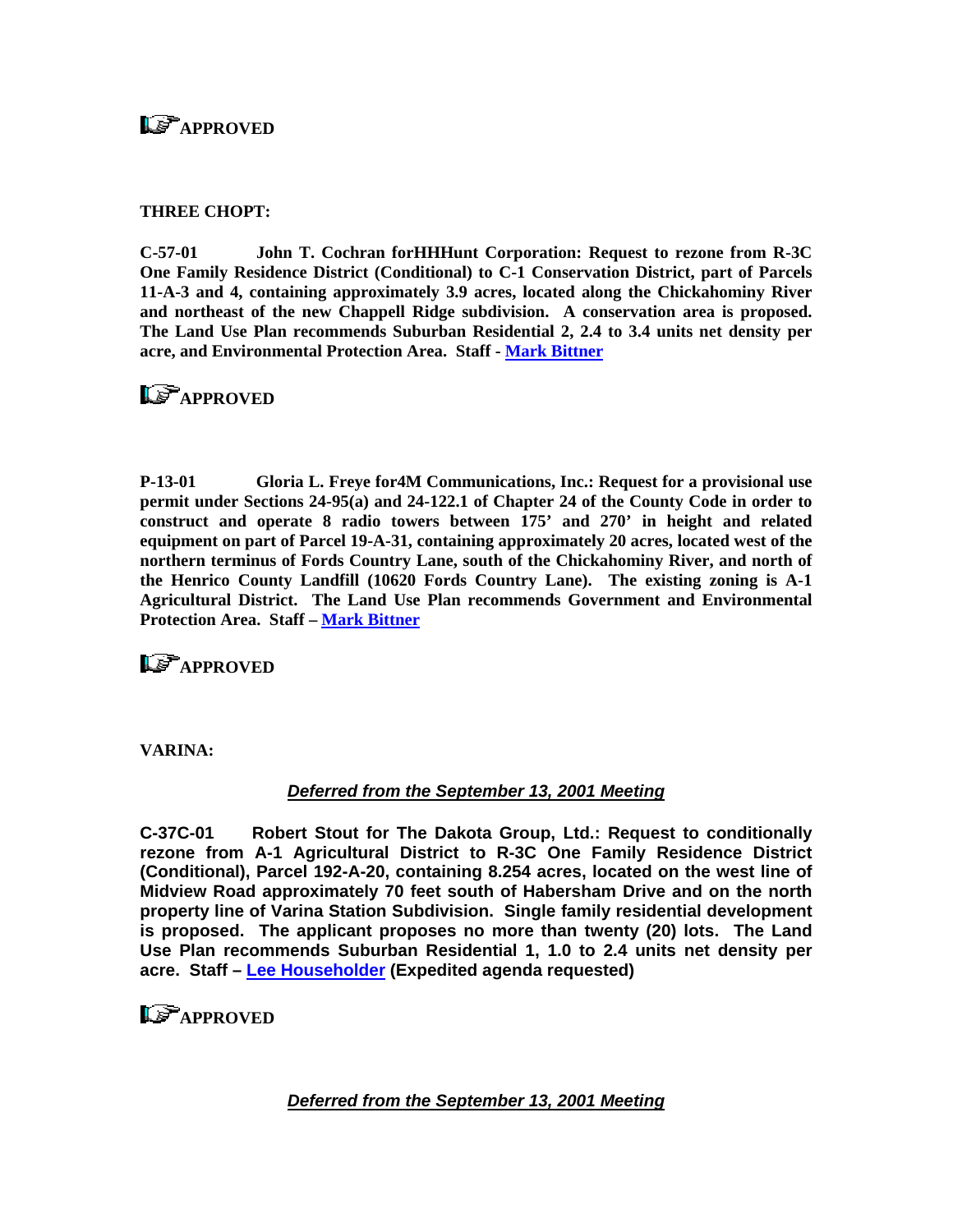**P-10-01 Richard MoseleyforAmerican Tower: Request for a provisional use permit under Sections 24-95(a) and 24-122.1 of Chapter 24 of the County Code in order to construct and operate a 150' high telecommunications tower and related equipment on part of Parcel 235-A-17, containing 10,000 square feet (0.223 acre), located on the west side of Osborne Turnpike south of Cornelius Creek and approximately 1,000 feet south of proposed I-895 right-of-way (under construction). The existing zoning is A-1 Agricultural District. The Land Use Plan recommends Rural Residential, up to 1.0 units net density per acre, and Environmental Protection Area. Staff – [Tom Coleman](mailto:col09@co.henrico.va.us)**

# **LS** APPROVED

**C-58C-01 Andrew M. Condlin forMartin J. Bannister/Luke O. Bannister, Sr.: Request to amend proffered conditions accepted with rezoning case C-74C-98, on part of Parcel 140-A-45, containing approximately 7.77 acres, located on the east line of Creighton Road approximately 1,600 feet northeast of Caddie Lane. The amendment is related to Proffer 9, home frontage on Creighton Road and landscape buffers; and Proffer 11, dedicating property for Concept Road 140-1. The Land Use Plan recommends Suburban Residential 1, 1.0 to 2.4 units net density per acre, and Environmental Protection Area. Part of the site is also in the Airport Safety Overlay District. Staff – [Lee Householder](mailto:hou10@co.henrico.va.us)** 

### **DEFERRED TO NOVEMBER 15, 2001**

**P-14-01 VoiceStream Wireless: Request for a provisional use permit under Sections 24-95(a) and 24-122.1 of Chapter 24 of the County Code in order to construct and operate a 195' telecommunications tower and related equipment on part of Parcel 165-A-74A, containing 10,000 square feet (0.223 acre) located on the east side of Drybridge Court, west side of I-295, and north side of the Southern Railroad right-of-way. The existing zoning is A-1 Agricultural District. The Land Use Plan recommends Planned Industry. The site is also in the Airport Safety Overlay District. Staff – [Tom Coleman](mailto:col09@co.henrico.va.us)** 

**LET DEFERRED TO FEBRUARY 14, 2002** 

**P-15-01 VoiceStream Wireless: Request for a provisional use permit under Sections 24-95(a) and 24-122.1 of Chapter 24 of the County Code in order to construct and operate a 138' telecommunications tower and related equipment on part of Parcel 206-A-43, containing 2,500 square feet (0.057 acre), located near the southeast intersection of I-295 and Charles City Place (4029 Charles City Place). The existing zoning is A-1 Agricultural District. The Land Use Plan recommends Rural Residential, up to 1.0 units net density per acre. The site is also in the Airport Safety Overlay District. Staff - [Tom Coleman](mailto:col09@co.henrico.va.us)** 

**LET DEFERRED TO FEBRUARY 14, 2002**